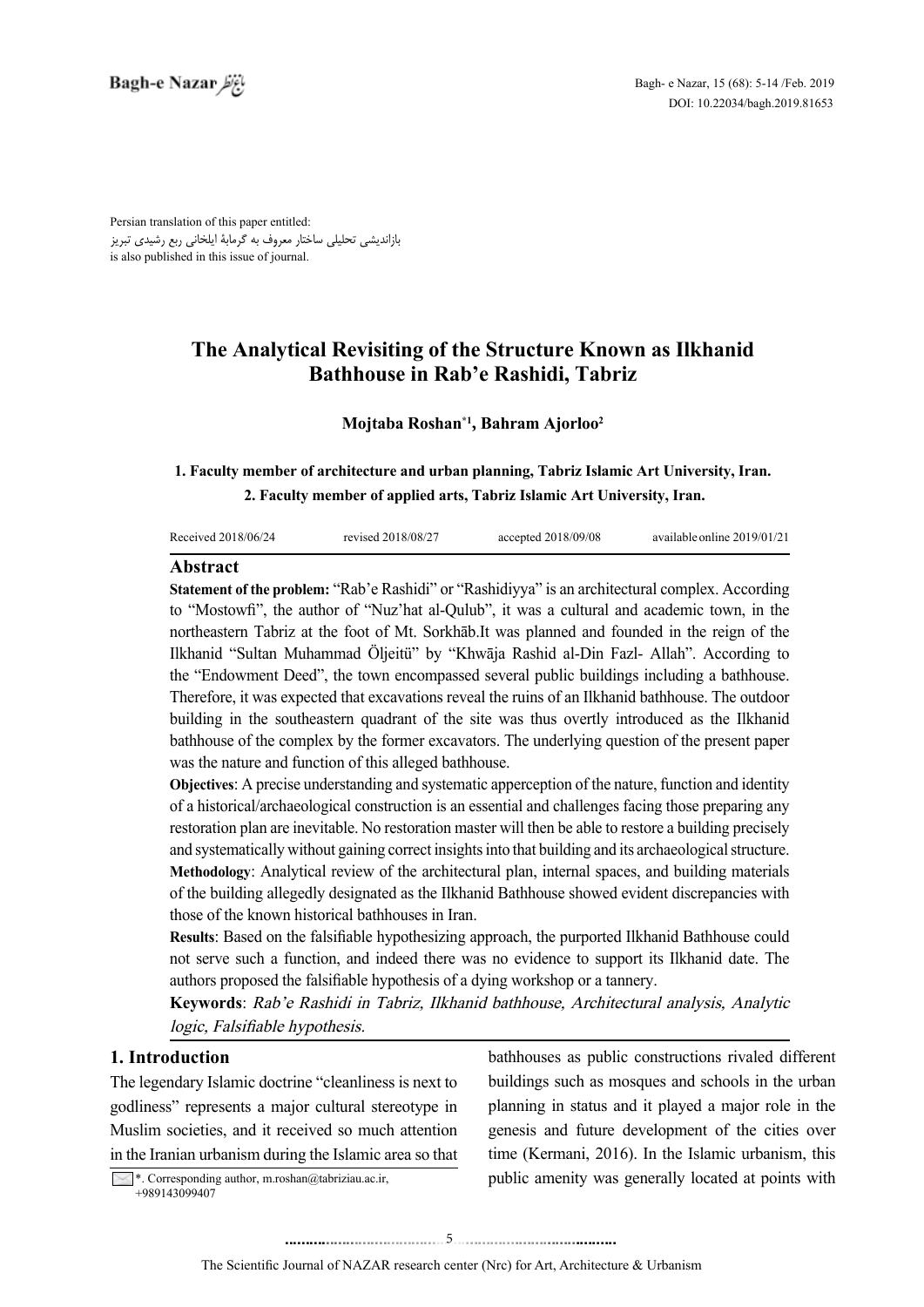easy access and high traffic (Fakhar Tehrani, 2009:  $248$ ; Aksit, 2011). Hence, in the massive architectural complexes in Azerbaijan from the Ilkhanid period, which marked the heyday of designing, building and expansion of such complexes as the "Arch of Alishan". "Takht-e Soleyman", "Maragheh Observatory", "Ghāzāniyya", and "Rashidiyya", disposition of a bathhouse next to mosques, schools and mausoleums of political and religious personages (Ajorloo,  $2013$ ).<sup>1</sup> "Rab'e Rashidi" or "Rashidiyya" is an architectural complex or, as "Mostowfi" reports in his "Nuz'hat al-Qulub"  $(1340)$ , it is a cultural and academic town, in northeastern Tabriz at the foot of Mt. Sorkhab, planned and founded in the reign of the Ilkhanid "Sultan Muhammad Öljeitü" by his vizier "Khwāja Rashid al-Din Fazl- Allah"; in "History of Öljeitü" "Abu'l- Qāsem Kāshāni" also puts (1318) that its water was drawn from the Sorkhab Mountain itself. According to the "Endowment Deed" composed by Rashid al-Din Fazl- Allah, the town involved multiple public premises: summer and winter mosques, a library "Dār al-Masāhef wa Kutub al-Hadith"), a classroom for education (Bayt al-Ta $^{\circ}$ lim) of orphan children, a hospice (Dār-al-Ziāfa), a hospital (Dār-al-Shefa), Hujjāj), a residence for Sayyeds (Dār al-Siyāda), a a mint (Dār-al-Zarb), a residence for Hajjis (Dār-alquarter for crafts (Dār al-Sanāye<sup>'</sup>), a Quranic center (Dār al-Quran), a monastery, a residence for Quranreciters (Dār-al-Hoffāz), the mausoleum of Khwāja Rashid al-Din Fazl- Allah and caravanserais as well as a bathhouse (Ajorloo, 2013). Excavations were thus expected to reveal the ruins of an Ilkhanid bathhouse. In the excavations of the third season, an outdoor building was uncovered in the southeastern quadrant of the site  $(Fig. 1)$ , and it was explicitly introduced by the excavators as the Ilkhanid bathhouse of the complex (see Ruhangiz, 2007: 257).

 $\hat{E}$ tat de la Question: The underlying question in the present work is the nature and function of what was described by the earlier excavator as the "Ilkhanid Bathhouse" as its architectural plan, internal spaces, and building materials show evident discrepancies with those at the known historical bathhouses in Iran.



Fig. 1. The setting of architectural structure in the Rab'e Rashidi, so-called as the Ilkhanate bath, in the archaeological site of Rab'e Rshdi, Tabriz and the Mehranrood River. Source: Authors.

It goes without saying that a precise understanding and systematic apperception of the nature, function and identity of a historical/archaeological construction is an essential and inescapable and challenges facing those preparing any restoration plan are inevitable. No restoration experts will thus be able to restore a building precisely and systematically without gaining correct insights into that building and its archaeological contexts and features (Ajorloo and Nemati Babayloo,  $2013$ ). In this context, a falsifiable hypothesis was tested using an architectural analysis approach: Did the outdoor building in the southeastern quadrant of Rab'e Rashidi use to serve as a bathhouse? To answer this question, the falsifiable hypothesis is that supposed Ilkhanid bathhouse was not a bathhouse and was not able to perform such a function, and even the available archaeological evidence fails to support an Ilkhanid date for that building. Fig. 1. The setting of architectural structure in the Rab'e Rashidi, so-<br>called as the Illshanate bath, in the archaeological site CR ab'e Rabidi, so-<br>Tabriz and the Mehrannood River. Source: Audiors.<br>It goes without sayi

Limited literature exists on the archaeological and architectural identification of this problematic construction, and its excavator in the 2000s merely designated it a bathhouse without offering further details or arguments (e.g. Ruhangiz,  $2007$ ). Moreover, knowledge of the modern scholars of the historic bathhouses of Rashidiyya is simply restricted to the historical allusions, particularly those in the Endowment Deed of Rab'e Rashidi and Nuz'hat al-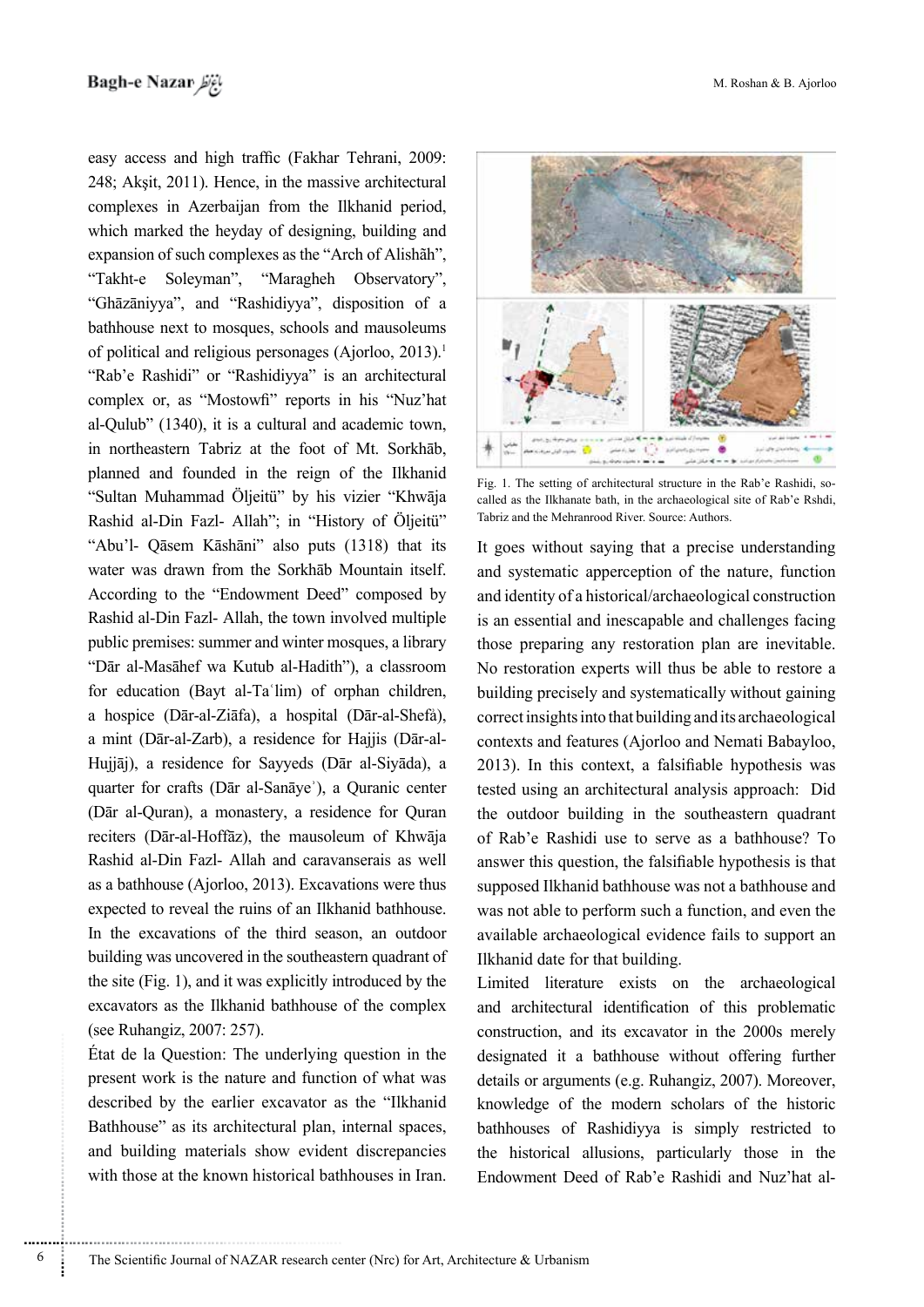Oulub with the exceptions of some research (e.g. see Ruhangiz, 2007; Oskoui, Kay'nejad & Noqreh'kar, 2010: 69; Habib, 2010; Kaynejad & Oskoui, 2011; Saeednia, 2000, 2002; Omrani, Aminian, & Asadzadeh, 2013; Behboodi, Kiani, & Heydari, 2011; Amirkhani, Levlian. Pouriafar, Khanloo & Zamani, 2010).

## **Methodology** and Data Analysis

derpinned by the falsifiability of Karl Popper's analytic Our analytical and hypothesizing framework were unzik, 2014; Oddie, 2014; Algin  $&$  Sober, 2017) and the philosophy of science (Popper, 2000; Ruse, 2014; Irrial culture instead of subjective reliance on historical emphasis was put on objective examination of matetexts (e.g. Matthews,  $2012$ ). It should be emphasized that the historical texts, in particular the Endowment Deed and Nuz'hat al- Qulub, both authors of which did personally live in Rab'e Rahsidi for a while, do not shed light on details of the bathhouse. Therefore, these texts won't be of any help in the re-identification and re-thinking of the alleged bathhouse because they are torical evidence. Such intepretation will be a sort of the mere interpretation of a bathhouse based on hismethodological fallacy.<sup>2</sup>

Tore-identify and reevaluate the bathhouse, this comparative study adopted an architectural analysis approach and compared the architectural features of the building with those of Iranian historic bathhouses ranging from 1300-1900.

## Architectural Features of the "Ilkhanid Bathhouse"

Based on -the excavation report (Ruhangiz, 2007), in the southeastern corner of the excavated area at a point 5 meters below the reference point, there was a masonry and brick-made building about 100 square meters in area whose functions were defined in connection to ceramic pipes. And three features of the building made it similar to small ponds, with the latter one served as enough evidence attesting to a bathhouse (Fig. 2). Indeed, the report made no mention of any lime working, and in fact no relevant evidence were also present (Fig. 3). Though the building used to be a bathhouse, some contradiction can be seen in the architectural physical features of the



Fig. 2. The interior spaces in the unearthed architectural structure in the Rab'e Rashidi, so-called as the Ilkhanate bath. Source: Ruhangiz 2007; Re-design after the authors



Fig. 3. The plain walls with no lime working traces in the architectural structure of the Rab'e Rashidi, so-called as the Ilkhanate bath. Source: After the authors,

building. These features can be detailed as follows.

## • Plan

The exposed plan evidently lacked geometric order, access hierarchy, and a specific orientation to the extent that, for example, none of the architectural features characterizing a bathhouse, i.e. entrance, vestibule, and apodyterium, were identifiable. Even the two pond-like structures that underpinned the original bathhouse hypothesis were by no means functionally related, and their function in the consistent plan of the building continued to elude us (see Figs. 2-4). Moreover, at some points of the building. masonry of a dry-laid wall were placed directly on a loose pit (Fig. 5), hence the wall lacked a firm substructure

.......... ....... ........ ........... ...... ....... ........ .......... ...........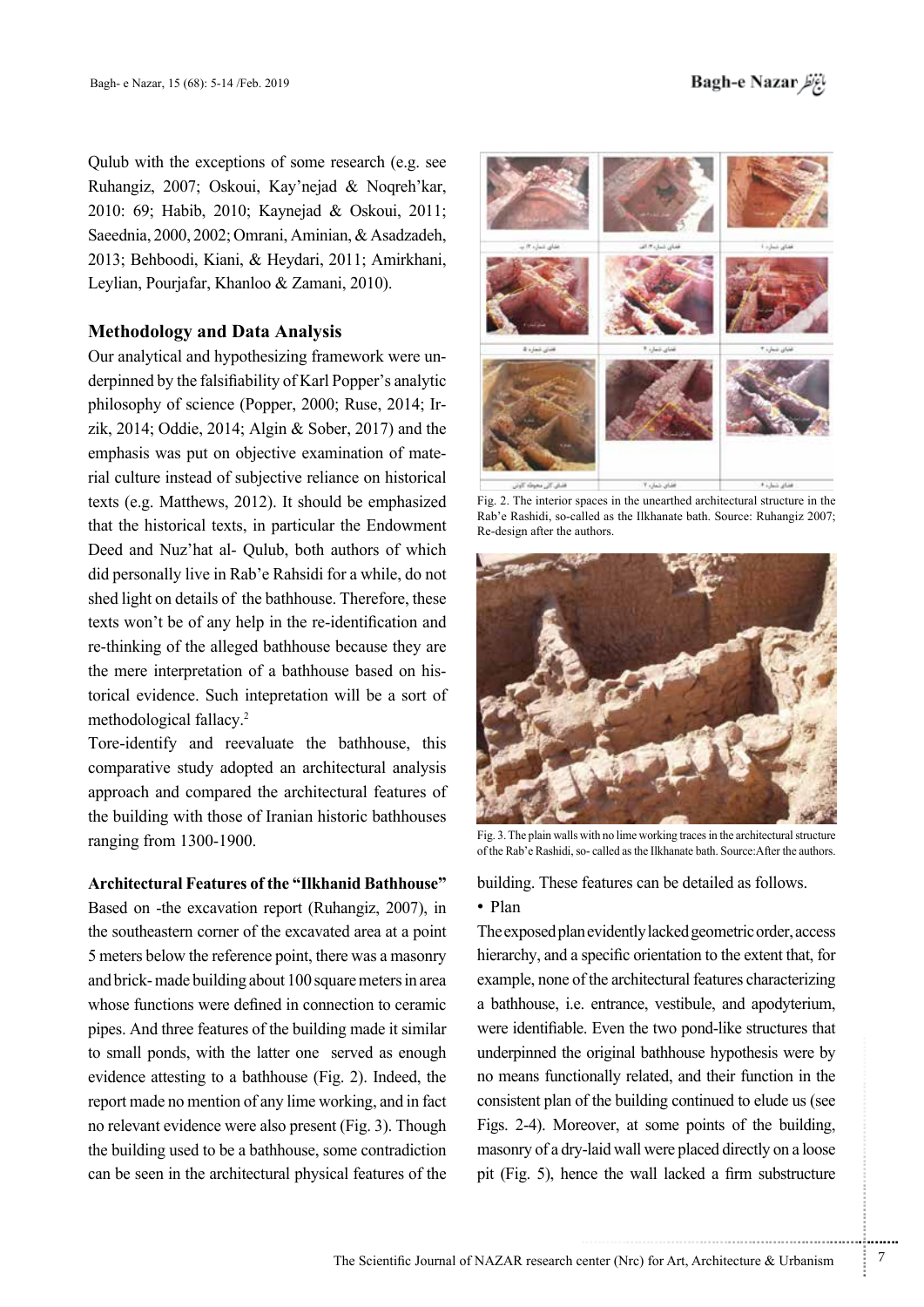

Fig. 4. The plan of interior spaces in the architectural structure of the Rab'e Rashidi, so- called as the Ilkhanate bath. Source: Authors; on the basis of 2007. Ruhangiz



called as the Ilkhanate bath, are based on a level of pit. Source: Authors. Fig. 5. Some walls of the architectural structure of the Rab'e Rashidi, so-

needed to effectively supporting a roof.

• Water Supply and Sewage Disposal

The nearest and easiest water source for the alleged bathhouse was presumably the two in-filled wells seen next to the building (see Ruhangiz, 2017). The six clay lined canals were found within the building area and pipes, a single stone-lined canal, and the four brickwere interpreted as parts of a water supply system. In 2007, three ponds were also unearthed, two of which had irregular forms (Table 1).

• Building Materials and Architectural Ornaments:

Flagstones of varying sizes were the main load bearing materials in lower levels and foundations as well as the two stone-lined conduits, and stone is indeed more resistant to water than brick. The applied stones ranged in thickness from 20 to 60 cm. Bricks, measuring  $20 \times 20 \times 5$  cm on average, were used in the construction of walls between 15-55 cm in thickness, floors, benches—e.g. a curved one in Room 2—and partition walls. They were also used in the construction of 4 conduits (see Fig. 2). The 2007 report mainly referred to the application of clay mortar (in masonry walls), clay-plaster mortar (in brick walls) rather than lime plaster; and while the same report mentioned 3 to 11 layers of a lime-based plaster in the flooring and walls, no traces of such plaster or tile work or stuccowork were visible (see Fig. 3). It was also said in the report that the internal spaces of the "Ilkhanid Bathhouse" produced 15,000 fragments of turquoise tiles and ceramic sherds of celadon, sgraffito, lajvardina and lustre wares.

• Structure

The plan of the structure revealed only two types of brick and masonry bearing walls. In fact, no structural elements were perceptible except for a stone grooved half-column 90 cm in length in Room 1 and the remains from a brick vault in Room 2 (b). It should also be emphasized that no traces of fallen roof debris, covering of internal spaces, and joints were discernible and not-reported (see Ruhangiz, 2007).

## **Spatial Characteristics and Design of Iranian Historical Bathhouses**

Engineerical ways of addressing the problem of temperature and moisture regulation, water provision and sewage disposal, and abiding by the tenet of general access in the urban context, all played a role in designing the structures of bathhouses in the history of Iranian architecture (Fakhar Tehrani,  $2009$ ). In addition, spaces used to be designed to maintain and control the temperature and moisture of each space (Saremi  $\&$  Gorji, 2015). The architect had also to take into account the three principles of constant access to running water, separation of pure from impure sections, and thermal adjustment (Najafi, 2009). The plans of historical bathhouses in Iran follow the pattern of three linearly arranged sections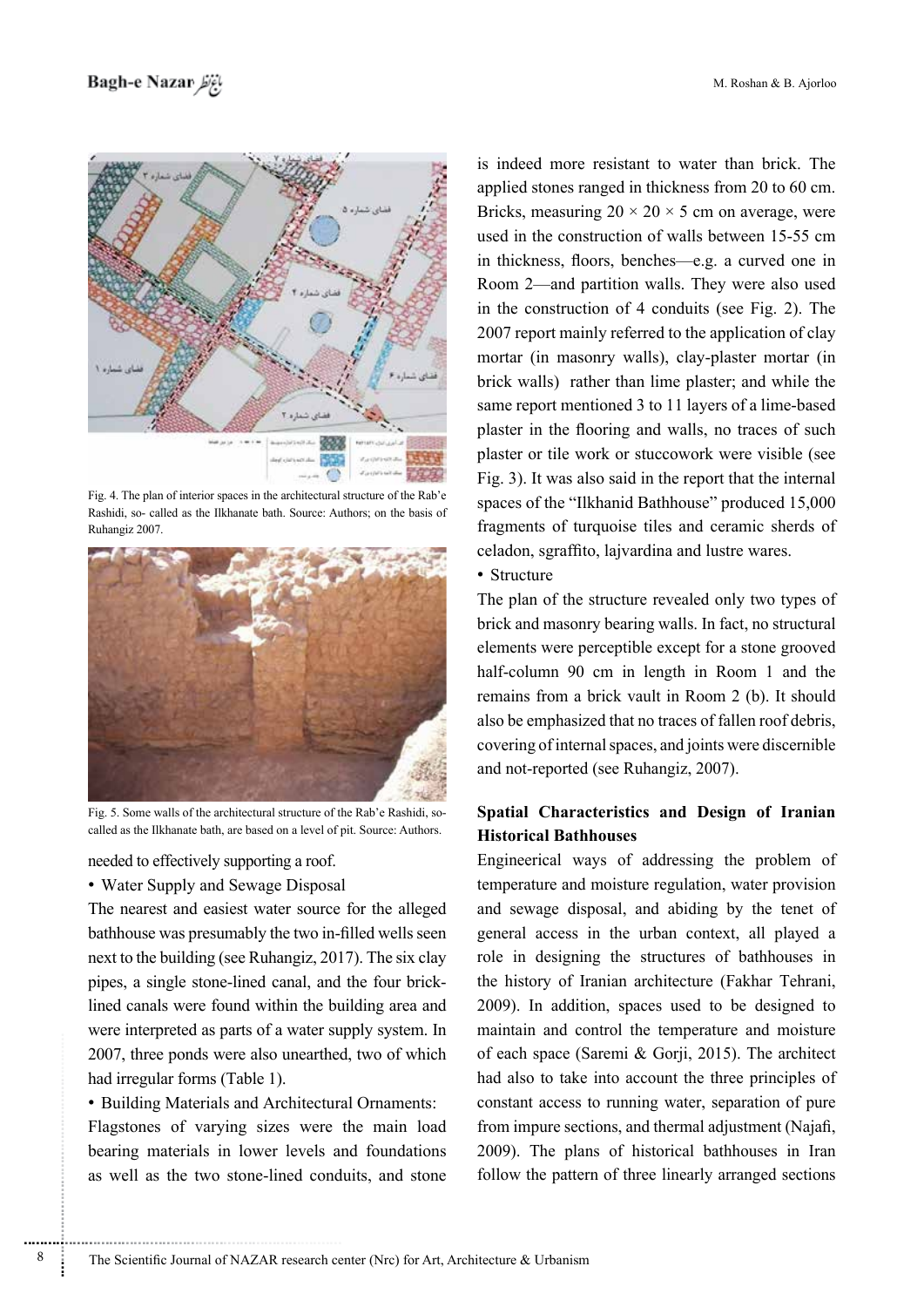|                      | Space No. | <b>Direction</b>               | Some remarks                                                               |                                              |
|----------------------|-----------|--------------------------------|----------------------------------------------------------------------------|----------------------------------------------|
|                      |           | $East \rightarrow West$        | Remained length & width: 70x15 cm.                                         |                                              |
| The pottery<br>pipes | 2(A)      | Vertical standing on the floor | Bounded by 50x50 cm. bricks                                                |                                              |
|                      |           | $East \rightarrow West$        | On the south wall. The height from the floor<br>respectively 20 $&$ 30 cm. |                                              |
|                      | 3         | $West \rightarrow East$        | Remained length & width: 70x14 cm.                                         |                                              |
|                      | 6         | $East \rightarrow West$        | Remained width: 15 cm.                                                     |                                              |
| The<br>channels      | 3         | $East \rightarrow West$        | Remained carved stones, length & width: 260x70 cm.                         |                                              |
|                      |           | West $\rightarrow$ East        | Remained bricks, length & width: 70x18 cm.                                 |                                              |
|                      | 4         | $East \rightarrow West$        | Remained arched bricks, length & width & height:<br>253x54x82 cm.          |                                              |
|                      | 6         | West $\rightarrow$ East        | Remained pebble stones, length $&$ width $&$ height:<br>500x45x80 cm.      |                                              |
|                      | 6         | West $\rightarrow$ East        | Remained bricks, length & width: 500x25x90 cm.                             |                                              |
|                      | 6         | $East \rightarrow West$        | Remained bricks, length & width: 66x20x33 cm.                              |                                              |
|                      | Space No. | <b>The Geometric form</b>      | The sewage                                                                 | <b>Some remarks</b>                          |
| The ponds            | 3(A)      | Asymmetric                     |                                                                            |                                              |
|                      | 3(B)      | Asymmetric                     |                                                                            |                                              |
|                      | 2(A)      | Rectangular                    |                                                                            | Height from the floor 30 cm.<br>Depth 30 cm. |

Table 1. Water Supply and Sewage Disposal of the alleged bathhouse of Rab'e Rashidi. Source: Authors.

 $(Fi)$ ,  $\alpha$ ,  $\beta$ ,  $\beta$ ,  $\beta$  and requirements and privacy. the artists designed it in a way that entering from the frontal entrance below the ground level requires going through the apodyterium (Sarbina), the medial hall (Miāndar) and the caldarium (Garmkhāna). Indeed, the reason for strict adherence to these rules on the part of the architect was to prevent uncontrolled temperature exchanges (Fig. 7). The bathhouses of Nobar in Tabriz (Ajorloo & Nami Germi, 2014), "Haj Agha Naghi" in Ardebil, "Ganjali Khān" in Kerman, " Shah" and "Gholi Agha" in Isfahan, "Golshan" in Lahijan and "Kordasht" in Jolfa are but few examples of the application of these principles in the regions with extremely diverse climates (see Fig.  $6$ ).

The shared characteristics and doctrines reflected in the structure of the historical bathhouses are as follows.

• Tripartite Linear Plan

The typical linear layout consists of the three major

parts of Apodyterium, caldarium and the medial hall in between. Apodyterium is the vestiaries surrounded by benches all around and covered with a vault to facilitate ventilation. It usually is adorned by architectural ornamentation. It is accessible through a short passageway beyond the entrance and the vestibule. The medial hall resembles a vestibule and is a curved passageway that separates the apodyterium from the caldarium to prevent heat loss (see Figs. 6-7). Doors to the service areas such as shaving rooms and lavatory also lie in this hall. The bathing quarter, the hot and cold water tanks, and the hot plunge bath constitute the caldarium (Pirnya, 2013; Saremi & Gorji, 2015).

# • Interaction with Surrounding Environment

Eliminating heat loss and keeping the cold air away from the internal bathhouse necessitate a closed structure, preferably with a vaulted covering. It is because a sudden change in ambient and body

.......... ....... ........ ........... ...... ....... ........ .......... ...........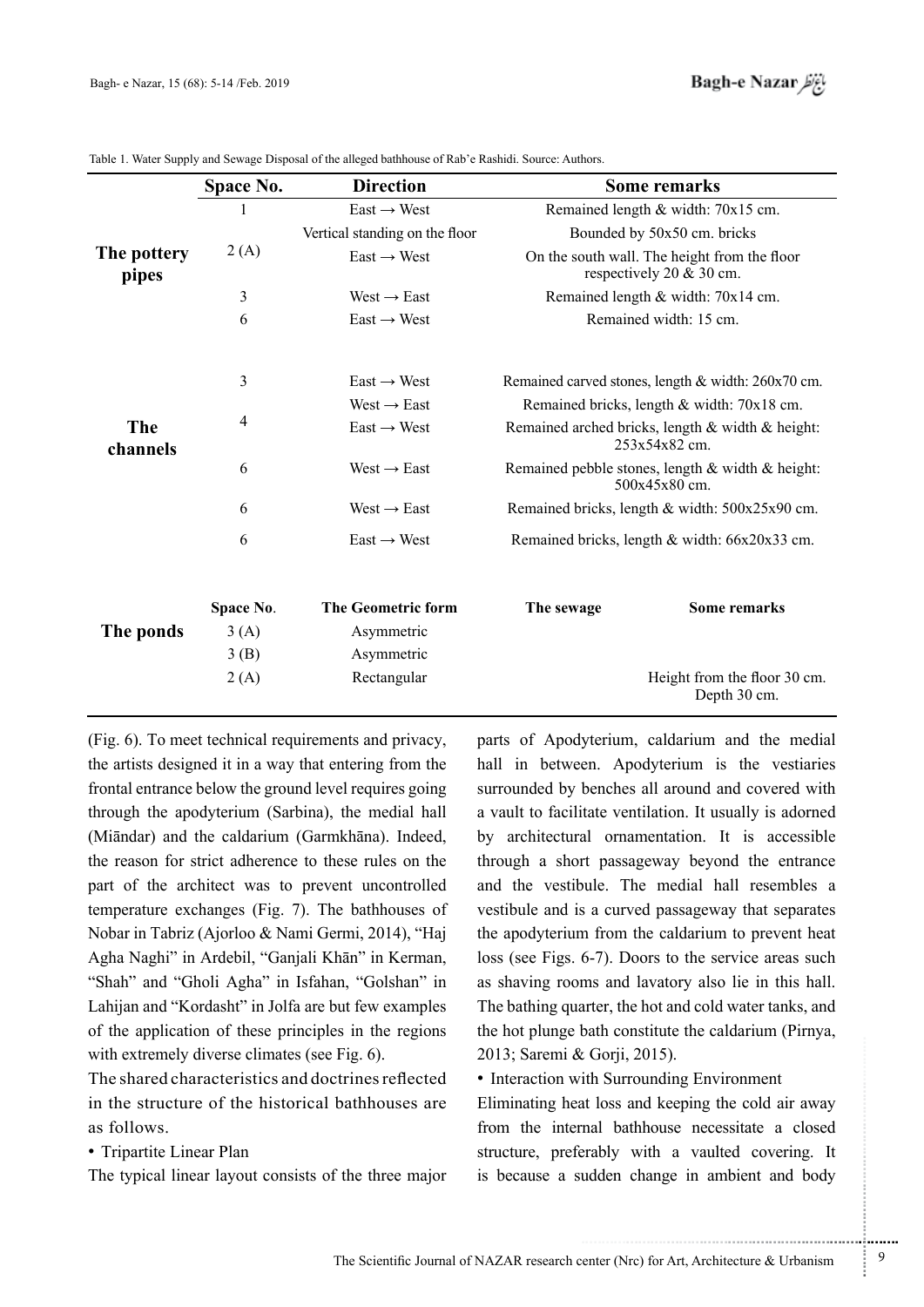

Fig. 6. The presentation of the three spaced structure derived from 9. Iranian historical public bathes. Source: Haji Ghasemi. 2004.



Fig. 7. The three spaced structure at a historical public bath from Kuradasht, Azerbaijan. Source: Haji Ghasemi, 2004.

temperature *jeopardizes* human health. Thus, to address the problem of the direct and abrupt flush of moist and cold air, the architects would make use of curved passageways (Rahimi Mehr, Motedayen & Mehrbani, 2017), and notwithstanding the climatic differences, this was a countrywide practice. As a consequence, the external climate had no direct impact on the temperature and air circulation within

the bathhouse or on the design of its structure and internal spaces (Ghobadian, 2013). Yet, the total area and height of the bathhouse were definitely influenced by the climate. Thus, in cold regions and uplands, the structures were of smaller dimensions, lower height, and embedded into the ground to facilitate temperature and heat maintenance and control. However, in the warm dry climates of the central parts of Iran, the relevant buildings were more elongated and taller and sat above the ground (Tabasi, Ansari, Tavoosi & Fakhar Tehrani, 2007; Najafi, 2009). Varying elevations and gradients led to a situation in which not a single pair of bathhouses throughout Iran happen to display a comparable external appearance, though the tripartite linear plan outlined above characterizes them all (ibid). The extent to which the structure sunk into ground is directly related to the level of local water table. The need for using the running water from Qanāts and taking advantage of a ground slope to direct water into the canals and clay pipes in the most economical way represent other impacts of nature on the bathhouse design (Najafi 2009; Fakhar Tehrani 2009). Indeed a caldarium at a lower level than the apodyterium and entrance, or occasionally even sunken into the ground, will catch the water from Qanāt much more easily  $F$ ig. 8). Historical bathhouses at the Palace of the "Shirvānshāhs" in Baku are striking examples of this strategy, which assisted water inflow and wastewater  $disposal$  (Fig. 9).

• Bathhouse Installations

At such localities as Rab'e Rashidi where rivers or Qanāts are closely nonexistent, a so-called "bull-well" will be necessary. Water fetched by bulls from this well is collected in a pond, wherefrom it is directed through clay pipes into the bathhouse reservoir. To provide the required power, the animal walked down a sort of ramp generally termed as "bull way" (Ghobadian,  $2013$ ). Thus, a bull way, a pond by the well, and a clay pipe system linking these to the caldarium were some vital prerequisites. Also a sewerage was required, and in the absence of such a system, as it was the case with the historical bathhouses in Isfahan, the wastewater used to directed into a well specifically built for that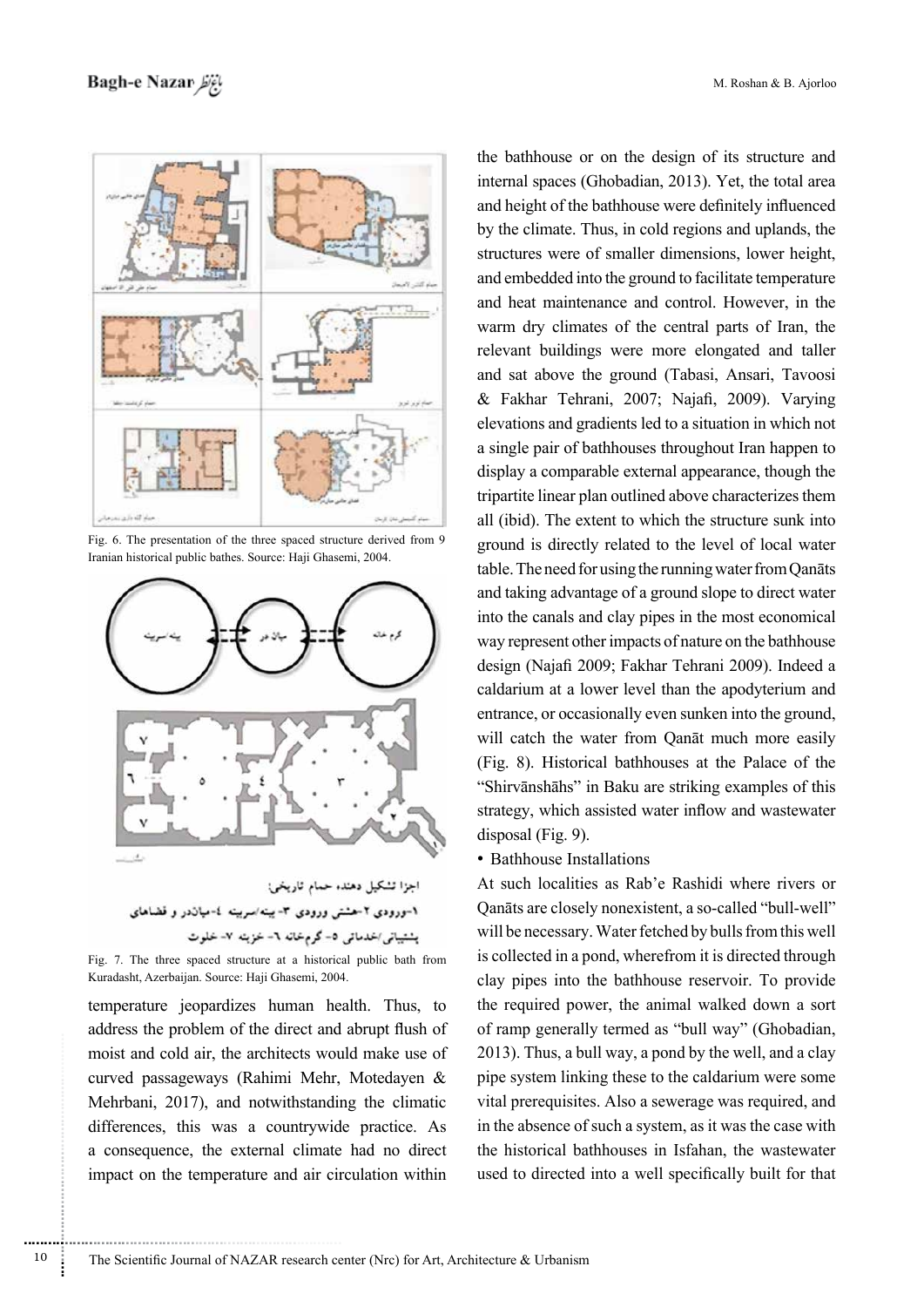

Fig. 8. The profile of level decreasing presented at the historical public bath of Golshan, Yazd. Source: Haji Ghasemi, 2004.



Fig. 9. The step by step level decreasing presented at the historical palatial bath of Shirvanshahs, Baku. Source: Golombek & Wilber, 1988.

purpose (Fakhar Tehrani, 2009). The Endowment Deed stipulates however that the wastewater from the bathhouses of Rab'e Rashidi must be kept away from the rivers and other pure and fresh waters.

The heat was produced at a furnace next to the caldarium, and the resultant smoke and heat passed through a complex of flues running beneath the furnace and caldarium, termed as catwalk, before finally exiting the building (Moradi  $\&$ Akhtarkavan, 2008).

### • Structure and Materials

Building materials in the foundations of a bathhouse used to be selected based on local climatic conditions, soil mechanics, and water table (Tabasi, Ansari, Tavoosi & Fakhar Tehrani, 2007). Water table had

a direct bearing on the size and amount of masonry and lime mortar, and the foundations were invariably topped by sleepers (Zomorshidi, 2016). Brick and stone were used in vertical elements of bearing walls and columns, respectively, while arched coverings, vaults and ribbed vaults of the Apodyterium and caldarium were constructed in brick and in "Kalambu" and "Kārbandi" style (Najafi 2009; Tabasi & Hayeri, 2016). For walls, the architect preferred a brick upper part and a stone base with an eye for enhanced load transmission and reduced moisture permeation (Zomorshidi, 2016). The floor had to be paved with alabaster (marble) or charred stones, while tile work was preferred in insulation of wall bases (Fakhar Tehrani, 2009).

• Architectural decorations

Historical bathhouses in Iran are marked by two "structural" and "applied" utilitarian ornaments (Najafai, 2009). Kārbandi and Rasmibandi are examples of structural category, and tile works, "saruj" works and "muqarnas" es epitomize the applied or attached category (Najafi, 2009; Zomorshidi, 2016). These adornments served two simultaneous and interrelated roles of embellishment and insulation.

## **Discussion and Conclusions**

The underlying principles of the logic of scientific analysis in Popper's philosophy of science are analytic objectivities and the falsifiability of hypotheses. Simply put, the researcher and the critic must try first and foremost to opt for and explore analytical objects to demonstrate the falseness of the research notions. In other words, an unfalsifiable hypothesis is not in essence logical, analytic, and scientific. In the discussion of the falsifiable hypothesis on the function of the alleged Ilkhanid Bathhouse of Rab'e Rashidi in the introductory section of the present study, the three problematic falsifiable objective aspects, namely interior spaces, installations, and archaeological evidence, are marked more conspicuously.

The study found that the building with its total area of 100 square meters lacked the typical tripartite linear layout, and apart from the fact that the location of

.......... ....... ........ ........... ...... ....... ........ .......... ...........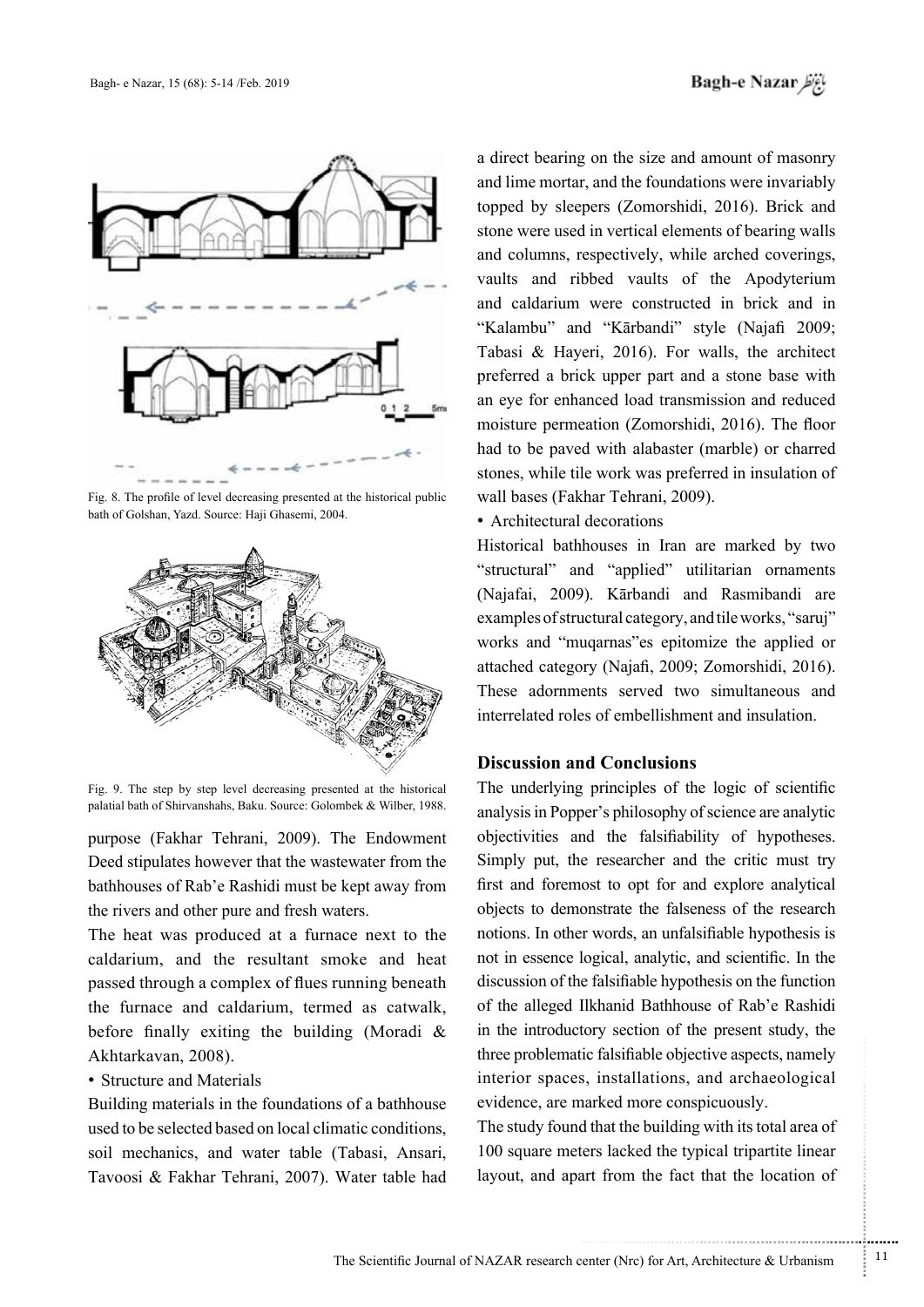M. Roshan & B. Ajorloo

the three recovered "ponds" within the tripartite plan was unknown, and cannot even be established with any certainty, the irregular forms of two of them fail to prefigure their functioning in a bathing context.

The ground slope and the remoteness of the northern tributary of the Mehrān Rood River from the building in question (see Fig. 1) coupled with the north oriented water supply system ruled out the total absence of archaeological evidence for a south-Qāsem Kāshāni's statement in his Histroy of Öljeitü river as a possible water source. Similarly, Abu'lshowed that "Rab'e Rashidi obtained its water from the northern branch of Mt. Sorkhāb." Taking advantage of the gradient of the mountain base in the Valiān'Kuh district of Tabriz in transferring water from the Sorkhab through a Qanat system and canals appears an outstanding engineering idea; and feeding the supposed bathhouse with water via this system appears viable. It is worth mentioning that no Ilkhanid Qanāt system or a system of canals has been identified in the area separating the "bathhouse" from the Sorkhab base, and the logic of analytical archaeology can never replace an objective archaeological inference with a subjective hypothesis to substantiate a historical narrative. So far no Ilkhanid Qanāt or a network of channels has been recovered to support the idea of transferring the salty water of the Talkheh River  $(\bar{A}$ ji Chāyi) from the Sorkhāb to the alleged bathhouse. Some might argue that the two in-filled wells, the exact dates of which are of course yet to be established, might have served this purpose. This is not also a tenable hypothesis as Islamic jurisprudence emphasizes the flowing nature of the water used for the ritual body washing or ablution (Ghusl). What is more, such features as bull well, bull path, and a pond for directing the fetched water to a clay pipe system have not been excavated and reported. Evidence such as six clay pipes and two canals will by no means supply required archaeological justifications for a bathhouse and bathing hypothesis, because aside from the problem of water procuring and transferring, the problem of wastewater disposal must be tackled objectively.

Din proscribes discharging the sewage into river and However, in the Endowment Deed Khwāja Rashid alpure water bodies, archaeological and architectural indications of a foul sewer in this part of the site are filled wells acted as injection wells, then the idea still awaiting. Even if one proposes that the two inof drawing water from a bull well will again face serious challenges and a logical paradox will arise.

Also, to put a dry-laid wall of flagstones on a loose pit, as is evidenced at some points of the building in question, is quite implausible both from archaeological and engineering and architectural perspectives and warrants contemplation. No collapsed debris is discernible to suggest the existence of structural embellishments such as Kārbandi, Rasmibandi, tile working, lime working, and muqarnas. Apart from such spaces as antechamber and a furnace chamber, the exposed building also lacks architectural decorations and/or evidence of tile work, sāruj work, marbling, and stone pavement. The dense concentration of turquoise tile fragments and ceramic sherds in celadon, sgraffito, lajvardina, and lustre wares within the building reflects their disturbed and off situ context, because no architectural relationship is discernible between these pieces and the building. and even the stratigraphic association of celadon sherds with lustre and sgraffito pieces entails an anachronism caused by the relocation of contexts, which even rules out a relative dating in the Ilkhanid period for the building.

Identifying the building uncovered in the southeast quadrant of the excavated area in Rab'e Rashidi as a bathhouse is logically short of causal independence and, subsequently, invalid as it derives from a historical subjective assumption rather than archaeological or architectural objective facts. Also, if this interpretation has so far remained as a mere hypothesis, in terms of the analytic logic hypotheses are inherently propositional functions and are in abeyance, and cannot logically supersede a conclusion. Hence, a subjective hypothesis can never serve as a basis for a restoration plan for any building of historical interest.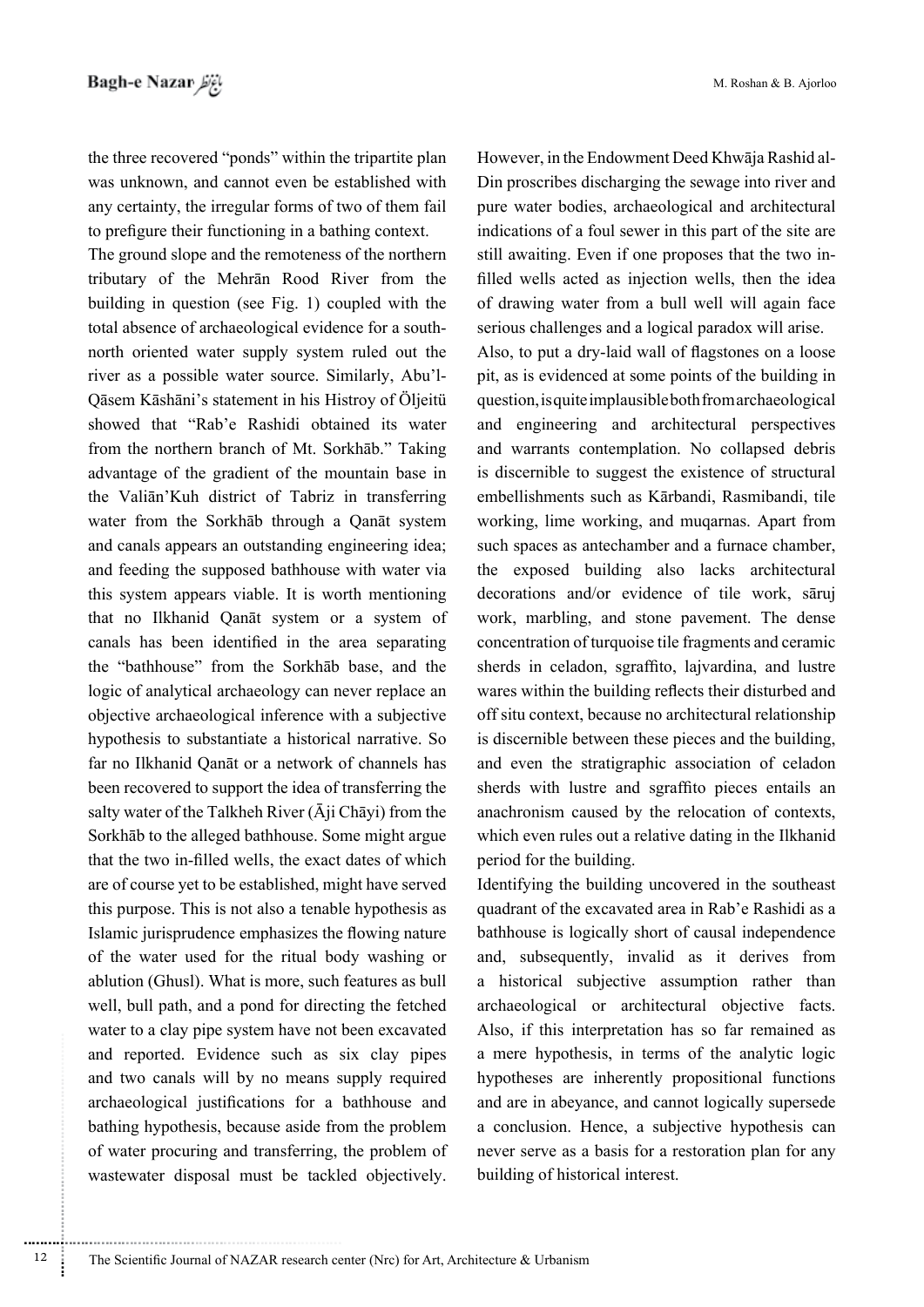At the end, regarding the nature and function of the building, regardless of its date, the authors propose the falsifiable hypothesis of a dying or tanning workshop in light of the pond-like features, clay pipes, and the stone conduit. A falsifiable analytic discussion of this hypothesis is of course beyond the scope of this paper and requires a separate analytical study.

#### **Acknowledgement**

The authors extend their gratitude to the Director General and the Deputy Director of the ICHHTO, East Azerbaijan, Tabriz, German) project of archaeological excavations and restoration of for supporting the first season of international (joint Iranothe national heritage of Rab'e Rashidi. The corresponding author is responsible for the section on the architectural studies and the second author is responsible for the sections dealing with the subjects on history, archaeology and analytic logic.

#### **Endnote**

1. Based on the report by the archive of the Cultural Heritage Deputy of East Azerbaijan Cultural Heritage, Handicrafts and Tourism Directorate, even traces of bathhouse architecture have been encountered in the Muzaffariya Complex, more generally known as the Blue Mosque, in Tabriz in the course of a restoration and tracing work in the 2000s (see also Kabir Saber, Mazaherian & Peyrovi, 2014).

2. On the fallacies and sophism in historical research, see also Trueman 2010.

## **Reference** list

ning  $&$  architectural complexes in the Ilkhanid Tabriz. Journal • Ajorloo, B. (2014). A historical approach to the urban-planof Iranian Islamic Period History, 4 (7): 1-23.

tion of Qajarid identity at the Arch of Alishah in Tabriz as • Ajorloo, B. & Ne'mati Babayloo, A. (2014). The alienathe result of stylistic restoration methods. Bagh-e Nazar, 10  $(4)$ : 27-38.

ognition of the painted tile works embedded in the historical • Ajorloo, B. & Nami Germi, P. (2015). The contextual recpublic bath of Nobar in Tabriz. Bagh-e Nazar, 11 (4): 77-88.

man International Expedition to the Rab'e Rashidi in Tabriz]. logical Excavations and Field Explorations of the Irano- Gerdi-ye Tabriz [The Report on the First Season of the Archaeojooheshi-ye beynolmeleli-ye-Iran va Alman dar Rab'e Rashiha-ye Bastanshenakhti va pajoohesh-ha-ye gorooh-e pa-• Ajorloo, B. (2017). Gozaresh-e nokhostin Fasl-e Kavosh-Tabriz & Tehran: ICHHTO Archive.

 $\bullet$  Akşit, E. E. (2011). The women's quarters in the historical hammam: Gender, Place & Culture. A Journal of Feminist Geography, 18 (2): 277-293.

 $\bullet$  Amirkhani, A., Leylian, M. R., Pourjafar M. R., Khanloo itage of Ilkhanid reign (with particular reference to Rabe N.  $&$  Zamani E. (2010). Investigating the architectural her-Rashidi). International Journal of Academic Research, 2 (5): 268-277.

cal reflection of the University of Rabe Rashidi, Iran. African • Behboodi, N., Kiani, A. & Heydari, A. (2011). A histori-Journal of History and Culture, 3 (9): 140-147.

• Belali Oskoui, A. & Kaynejad, M. A. & Noqrehkar A. (2010). Hypothetical Plan of Rab'-e Rashidi. Soffeh, 20 (50): 51-76.

 $\bullet$  Bretanizki, L., Weimarn, B. & Brentjes, B. (1988). Die Kunst Aserbaidschans von 4. Bis zum 18. Jahrhundert. Leip-<br>zig: Koehler & Amelang Verlag.

nian architecture of the Islamic period. Tehran: SAMT. ● Fakhar Tehrani, F. (2009). Baths. In M. Y. Kiani (Ed.) Ira-

ture of Iran & Turan. Princeton, N.J.: Princeton University Press. • Golombek, L. & Wilber, D. N. (1988). The Timurid Architec-

• Ghobadian, V. (1998). Climatic Analysis of the Traditional Iranian Buildings. Tehran: Tehran University Press.

 $\bullet$  Habib, F. (2010). Analysis of urban domains in Azari period Case study: Rabe Rashidi-The utopia of Khaje Rashid-Al-Din Fazl Ol Allah. Iran. *Honar-Ha-Ye-Ziba, Memari-Va-Shahrsa-*<br>*zi*, 1 (41): 91-100.

hid Beheshti University press  $&$  Rowzaneh Publication. nian Islamic Architecture, Vol. 18: Bath-houses. Tehran: Sha-• Haji Qsemi, K. (Ed.) (2004). Ganjnameh; Cyclopedia of Ira-

• Hamedani, Khwadjeh Rashid al-Din Fazl Allah. (1977). Vaqf Nameh-e Rab'e Rashidi (1300). In M. Minowi & I. Af-<br>shar (Eds.). Tehran: Anjoman-e Āsar-e Melli.

pact on the Structure of Safavid Baths. Journal of Feghh and ■ Hayeri, R. & Tabasi, M. (2016). Recognition of Climate Im-Civilization History, 12 (48): 65-86.

panion to Philosophy of Science. In M. Curd  $&$  S. Psillos • Irzik, G. (2014). Critical rationalism. The Routldge Com-(Eds.), 2nd edition. London & New York: Routledge: 70-79.

• Kabir Saber, M. B., Mazaherian, H., Peyrovi, M. (2014). Architectural Morphology in Kabood Mosque of Tabriz (Iran). Journal of Iranian Architecture Studies,  $1(6)$ : 5-23.

• Kāshāni, Abu'l-Qāsem. (1969). Tarikh-e Öljeitü [History of Öljeitü] (1318). In M. Hambali (Ed.), Tehran: Bongah-e Tarjomeh va Nashr-e Ketab.

• Kaynejad, M. A. & Belali Oskoui, A. (2011). Imaginary

.......... ....... ........ ........... ...... ....... ........ .......... ...........